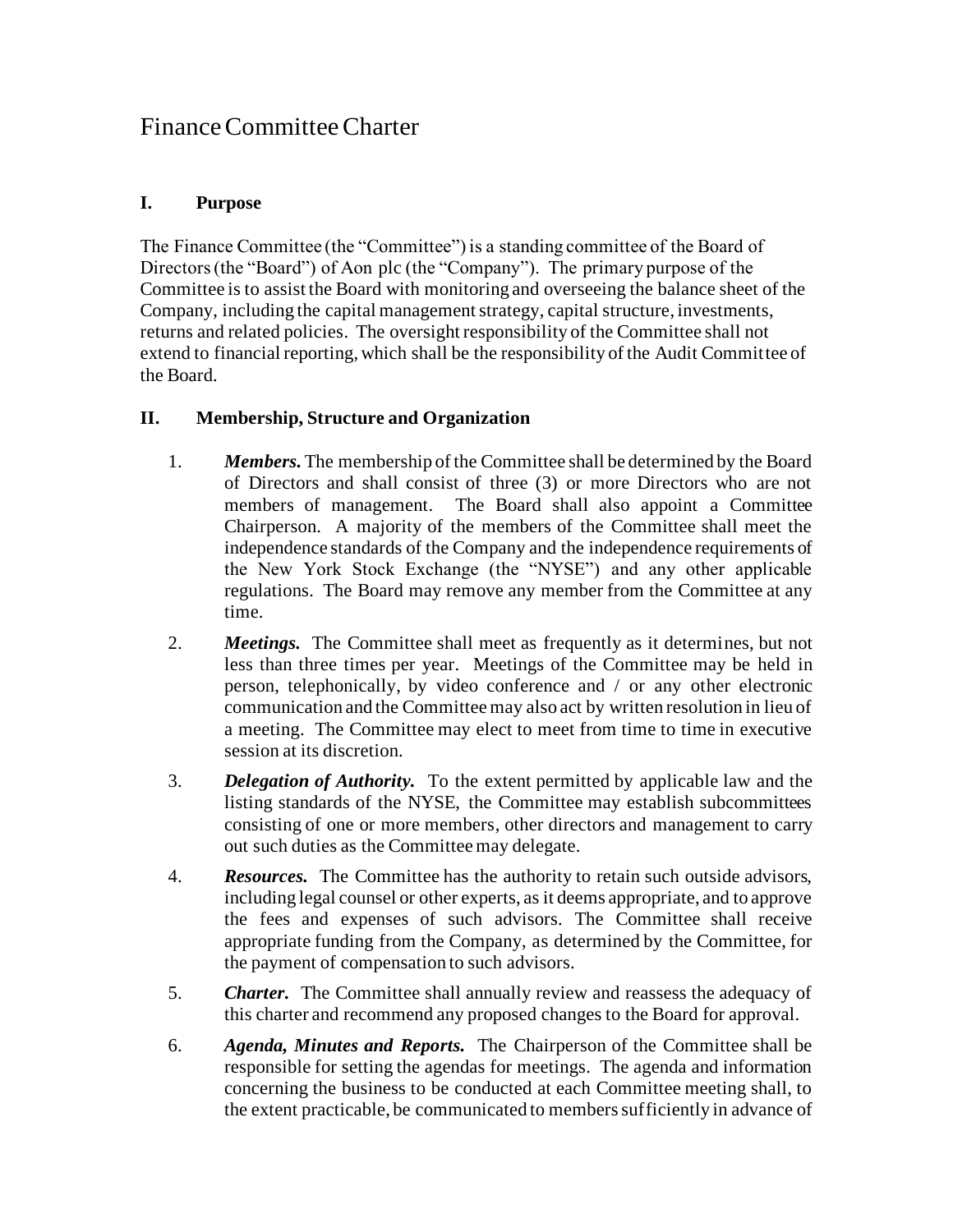each meeting to permit meaningful review by Committee members prior to such meeting. The Chairperson of the Committee will report regularly to the full Board on the Committee's activities, findings and recommendations, including the results of the Committee evaluation. Reports to the Board may take the form of an oral report by the Chairperson or by any other member of the Committee designated by the Chairperson to make such report. The Company Secretary or a representative designated by the Corporate Secretary shall assist the Committee in maintaining minutes or other records of meetings and activities.

## **III. Responsibilities**

The responsibilities of the Finance Committee shall include the following:

- 1. *Long-term Capital Plan.* The Committee shall review the capital plan of the Company and provide advice and guidance on the sources and uses of capital and expected returns on capital deployed.
- 2. *Capital Structure and Management.* The Committee shall review, as it deems appropriate, the Company's financial policies, capital structure and strategy for obtaining financial resources, and make such reports and recommendations to the Board with respect thereto as it deems advisable. The Committee shall periodically review the Company's share repurchase activities and plans and recommend to the Board any share repurchase programs deemed necessary or advisable by the Committee. The Committee shall also review and make recommendations to the Board with respect to the Company's dividend policy as it deems advisable.
- 3. *Mergers, Acquisitions, Divestures and Other Strategic Investments.* In accordance with the Company's policies and practices for mergers, acquisitions, divestitures and other strategic investments, including thresholds for review and approval as established by the chief financial officer and approved by the Board, the Committee shall review proposed mergers, acquisitions, joint ventures and divestitures and the financial implications of such proposed transactions and, to the extent consistent with the Company's policies and practices, make recommendations with respect to such proposed transactions to the Board. The Committee will monitor the financial performance of transactions completed by the Company as it deems advisable.
- 4. *Passive Investments.* The Committee shall review and approve all long-term passive investments of the Company, other than such investments made pursuant to the Company's co-investment policies approved by the Committee.
- 5. *Benefit and Retirement Plans.* The Committee shall oversee the financial, investment and actuarial policies and objectives of the Company's ERISAqualified defined benefit plans and shall review the investment performance of such plans. With respect to non-U.S. benefit and retirement plans, the Committee shall periodically review investment performance, make